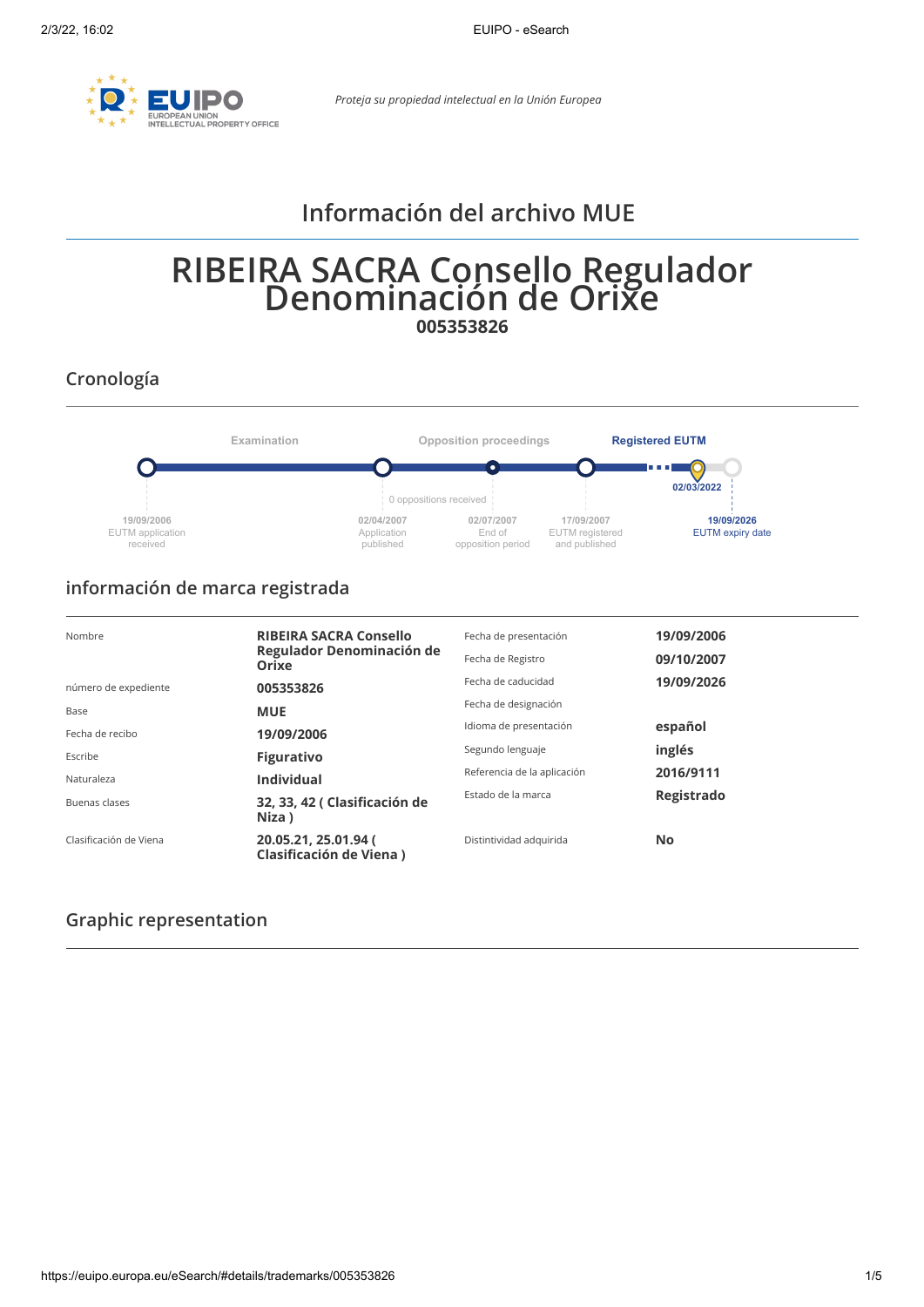

**Goods and services**

English (en)

 $\ddot{\phantom{1}}$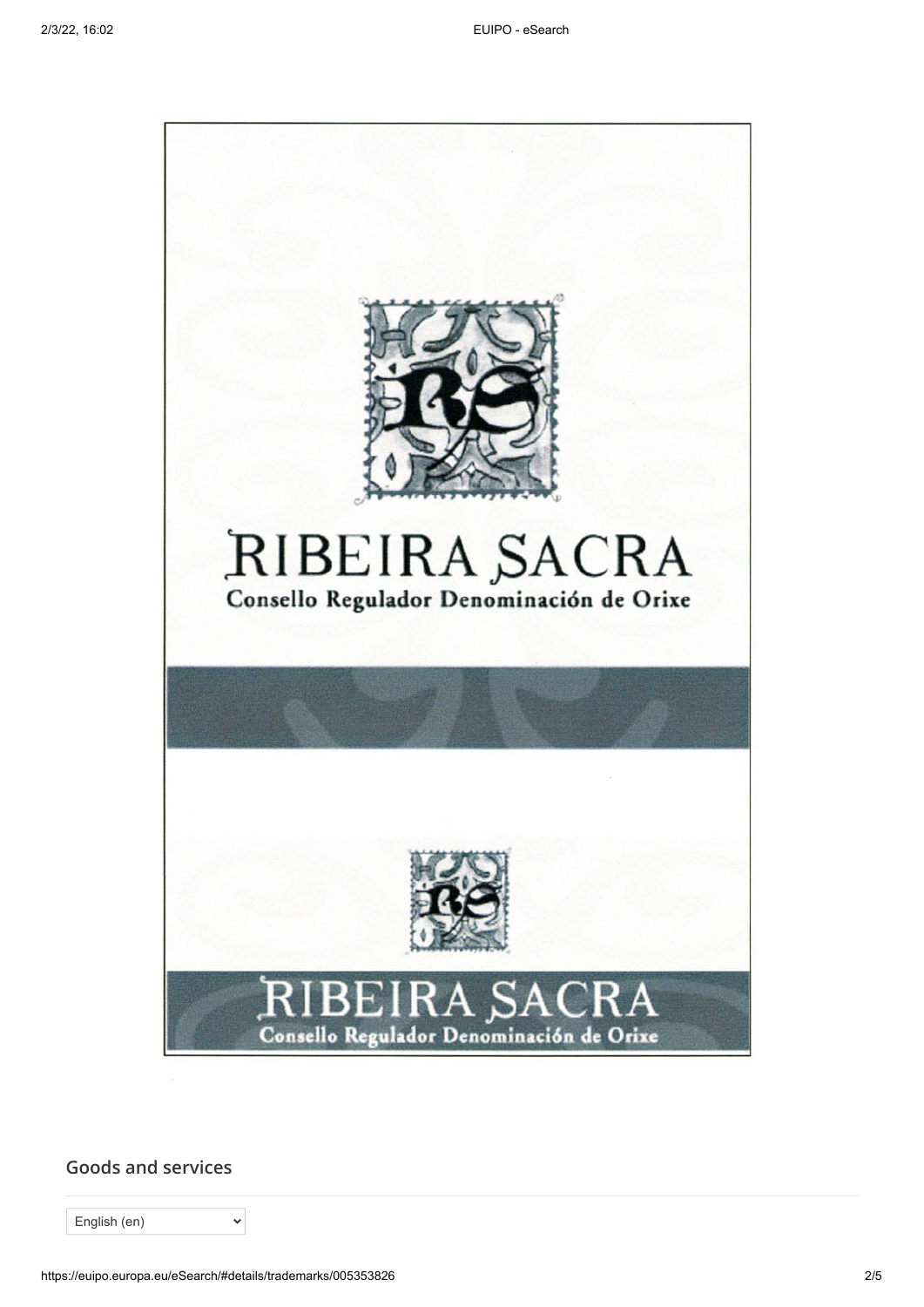#### 2/3/22, 16:02 EUIPO - eSearch

Beers; mineral and aerated waters and other non-alcoholic drinks; fruit drinks and fruit juices; syrups and other<br>**32** preparations for making beverages; non-alcoholic wines; must. preparations for making beverages; non-alcoholic wines; must.

**33** Wines and alcoholic beverages (except beers).

**42** Scientific and technological services and research and design relating thereto; industrial analysis and research services; legal services.

### **Description**

No data

#### **Owners**

# **Consejo Regulador Denominación de Origen Ribeira Sacra**

| ID                 | 271228                                         | Country      | ES - Spain                  | Correspondence address                                                  |                                                                |
|--------------------|------------------------------------------------|--------------|-----------------------------|-------------------------------------------------------------------------|----------------------------------------------------------------|
| Organisation       | <b>Consejo Regu</b>                            | State/county | n/a                         | Consejo Regulador                                                       | Hidden. You can set your<br>contact details to be publicly     |
|                    | lador Denomi<br>nación de Ori<br>gen Ribeira S | Town         | Monforte de<br>Lemos (Lugo) | Denominación de Origen<br>Ribeira Sacra<br>Rua Pescadeira nº 1 (Antiguo | available via the User Area.                                   |
|                    | acra                                           | Post code    | 27400                       | Torreón)                                                                | Hidden. You can set your                                       |
| Legal status       | Legal entity                                   | Address      | Rua                         | E-27400 Monforte de Lemos                                               | contact details to be publicly<br>available via the User Area. |
| Size of company    | n/a                                            |              | Pescadeira nº<br>1 (Antiguo | (Lugo)<br>ESPAÑA                                                        |                                                                |
| Sector of activity | n/a                                            |              | Torreón)                    |                                                                         | Hidden. You can set your<br>contact details to be publicly     |

### **Representatives**

#### **SILEX IP**

| ID           | 53143              | Country      | ES - Spain                                                | Correspondence address<br>SILEX IP<br>Poeta Joan Maragall 9, Esc.<br>Iza., 3 <sup>o</sup> Iza.<br>E-28020 Madrid |                |
|--------------|--------------------|--------------|-----------------------------------------------------------|------------------------------------------------------------------------------------------------------------------|----------------|
| Organisation | n/a                | State/county | n/a                                                       |                                                                                                                  | 915628012      |
| Legal status | Legal person       | Town         | Madrid                                                    |                                                                                                                  | 915633378      |
| Type         | <b>Association</b> | Post code    | 28020                                                     |                                                                                                                  |                |
|              |                    | Address      | Poeta Joan<br>Maragall 9,<br>Esc. $Izq., 3^\circ$<br>Izq. | ESPAÑA                                                                                                           | el@silexip.com |

### **Correspondence**

| From | Procedure   | <b>Filing number</b> | Subject                                                                                                                 | Date       | <b>Actions</b> |
|------|-------------|----------------------|-------------------------------------------------------------------------------------------------------------------------|------------|----------------|
|      |             | Recordal 012917954   | T72RR - Change in the name and/or business address of a<br>representative - notification of entry in the Register       | 27/06/2017 |                |
|      | <b>EUTM</b> | 005353826            | Miscellaneous                                                                                                           | 21/03/2017 |                |
|      |             |                      | Recordal 012381722 T726 - Notification of entry in the Register                                                         | 02/03/2017 |                |
|      |             |                      | Recordal 012381722 H726A - Notification of entry of a change of representative in the<br>Office - Register and database | 02/03/2017 |                |
|      |             |                      | Recordal 012381722 Application form and attachment                                                                      | 23/02/2017 |                |
|      |             |                      | Recordal 010614918 L607 - Renewal of European Union trade marks - Notification of<br>entry in the Register              | 20/04/2016 |                |

available via the [User Area.](https://euipo.europa.eu/ohimportal/web/guest/login)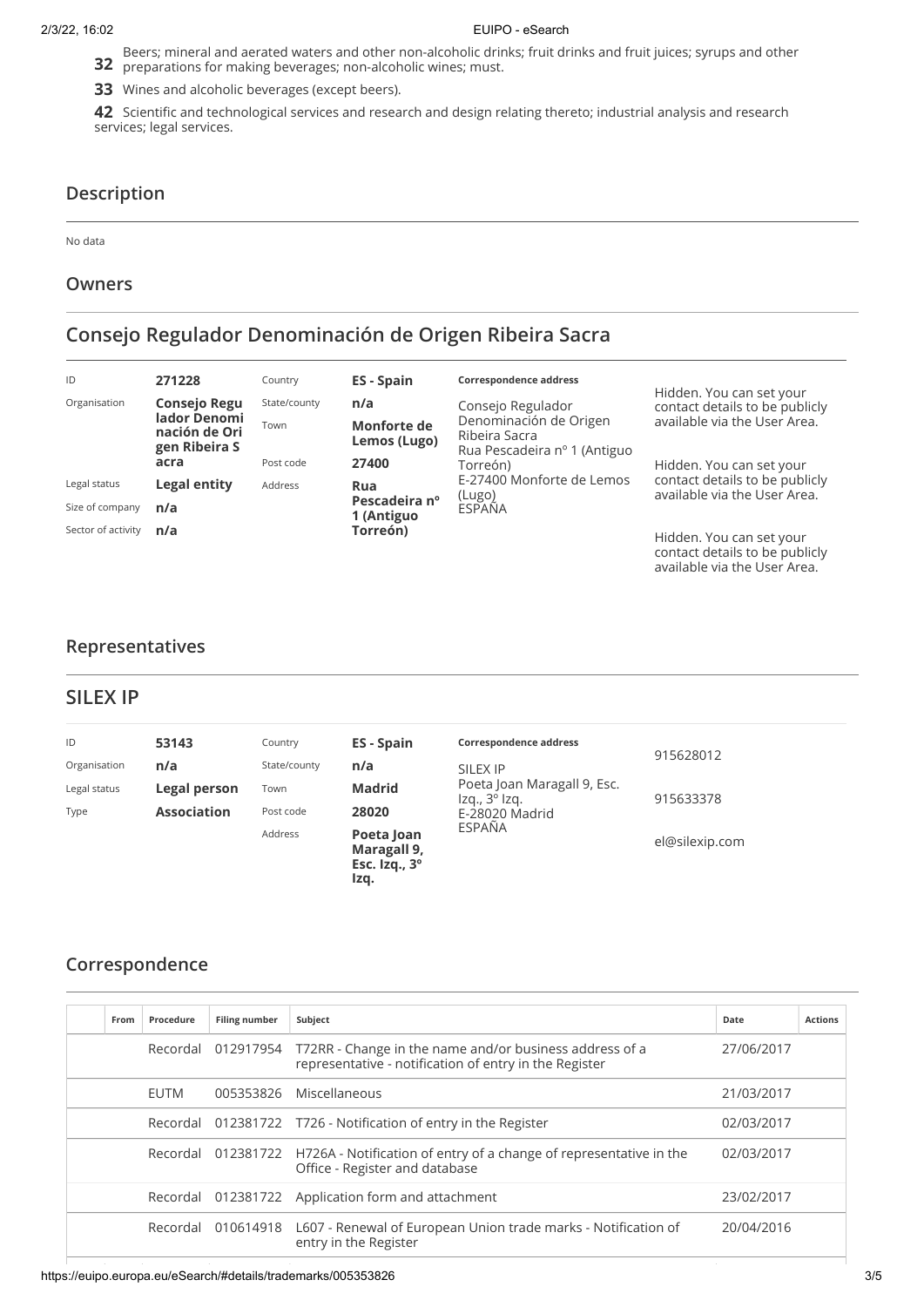2/3/22, 16:02 EUIPO - eSearch

| From | Procedure                     | <b>Filing number</b> | Subject<br>Date                                                                                      |            | <b>Actions</b> |
|------|-------------------------------|----------------------|------------------------------------------------------------------------------------------------------|------------|----------------|
|      |                               |                      | Recordal 010614918 Application form and attachment                                                   | 07/04/2016 |                |
|      |                               |                      | Recordal 010614918 L601A — Notification of the need to renew a EUTM registration<br><b>AUTOMATIC</b> | 22/02/2016 |                |
|      | EUTM                          |                      | 005353826 L304 - Cover letter for registration certificate                                           | 10/10/2008 |                |
|      | EUTM                          | 005353826            | Certificate                                                                                          | 10/10/2008 |                |
|      | Showing 1 to 10 of 26 entries |                      |                                                                                                      |            |                |

### **IR transformation**

No data

# **Seniority**

No data

# **Exhibition priority**

No data

### **Priority**

No data

### **Publications**

| <b>Bulletin number</b>      | Date       | Section | Description                                                                        |
|-----------------------------|------------|---------|------------------------------------------------------------------------------------|
| 2007/013                    | 02/04/2007 | A.1     | Applications published under Article 44 EUTMR (Article 39 EUTMR before 01/10/2017) |
| 2007/052                    | 17/09/2007 | B.1     | Registrations with no amendments since the application was published               |
| 2016/074                    | 21/04/2016 | D.1     | Renewals                                                                           |
| 2017/043                    | 03/03/2017 | C.2.2   | Representative - Appointment / Replacement of representative                       |
| 2017/121                    | 29/06/2017 | C.2.1   | Representative - Change of name and professional address                           |
| Showing 1 to 5 of 5 entries |            |         |                                                                                    |

## **Cancellation**

No data

# **Recordals**

| <b>Bulletin number</b> | Date       | Section | Filing number | <b>Title</b>   | Subtitle                                    |
|------------------------|------------|---------|---------------|----------------|---------------------------------------------|
| 2016/074               | 21/04/2016 | D.1     | 010614918     | Renewal        | <b>Total Renewal</b>                        |
| 2017/043               | 03/03/2017 | C.2.2   | 012381722     | Representative | Appointment / Replacement of representative |
| 2017/121               | 29/06/2017 | C.2.1   | 012917954     | Representative | Change of name and professional address     |

Showing 1 to 3 of 3 entries

# **Oppositions**